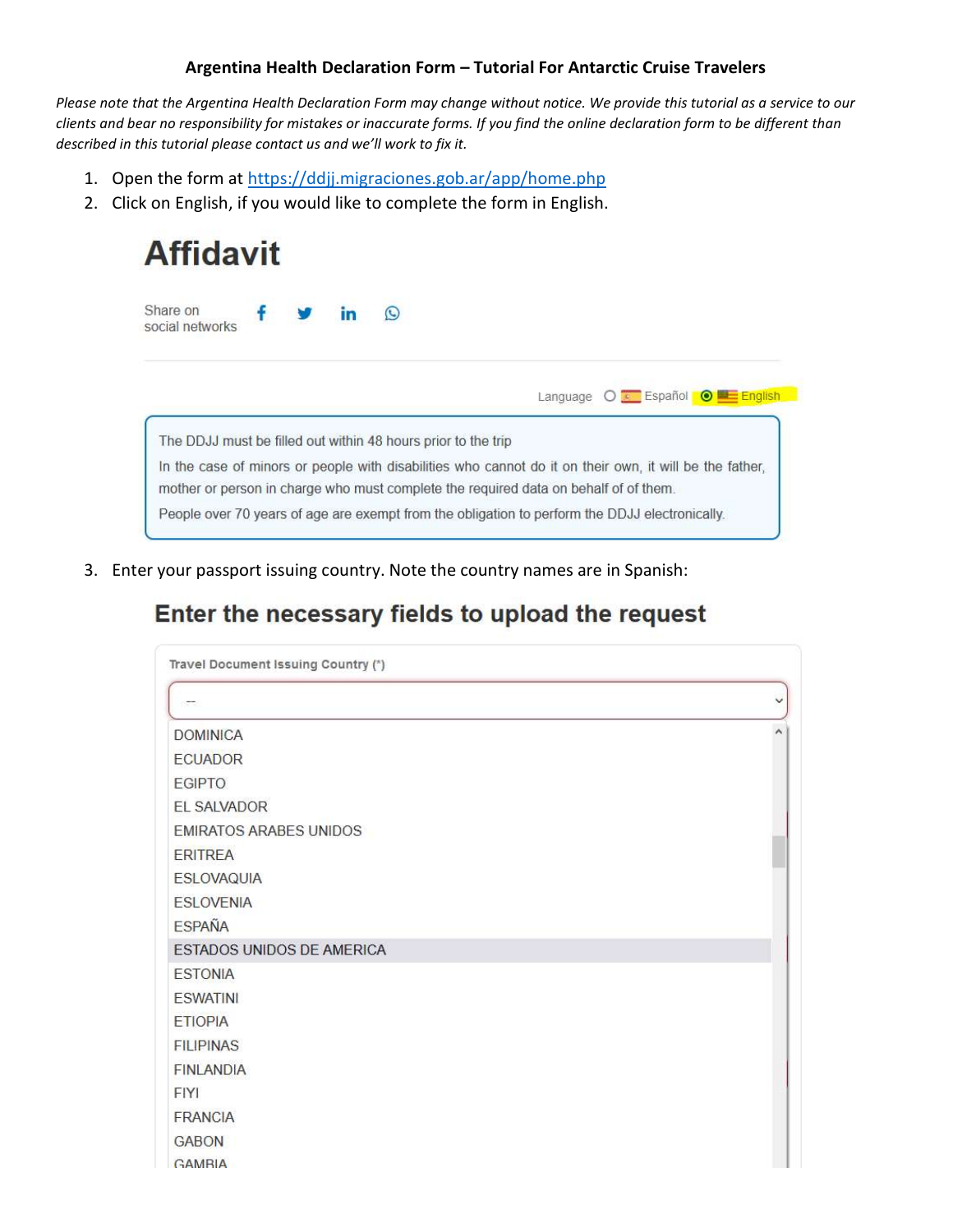4. Complte other required fields, agree to terms and submit:

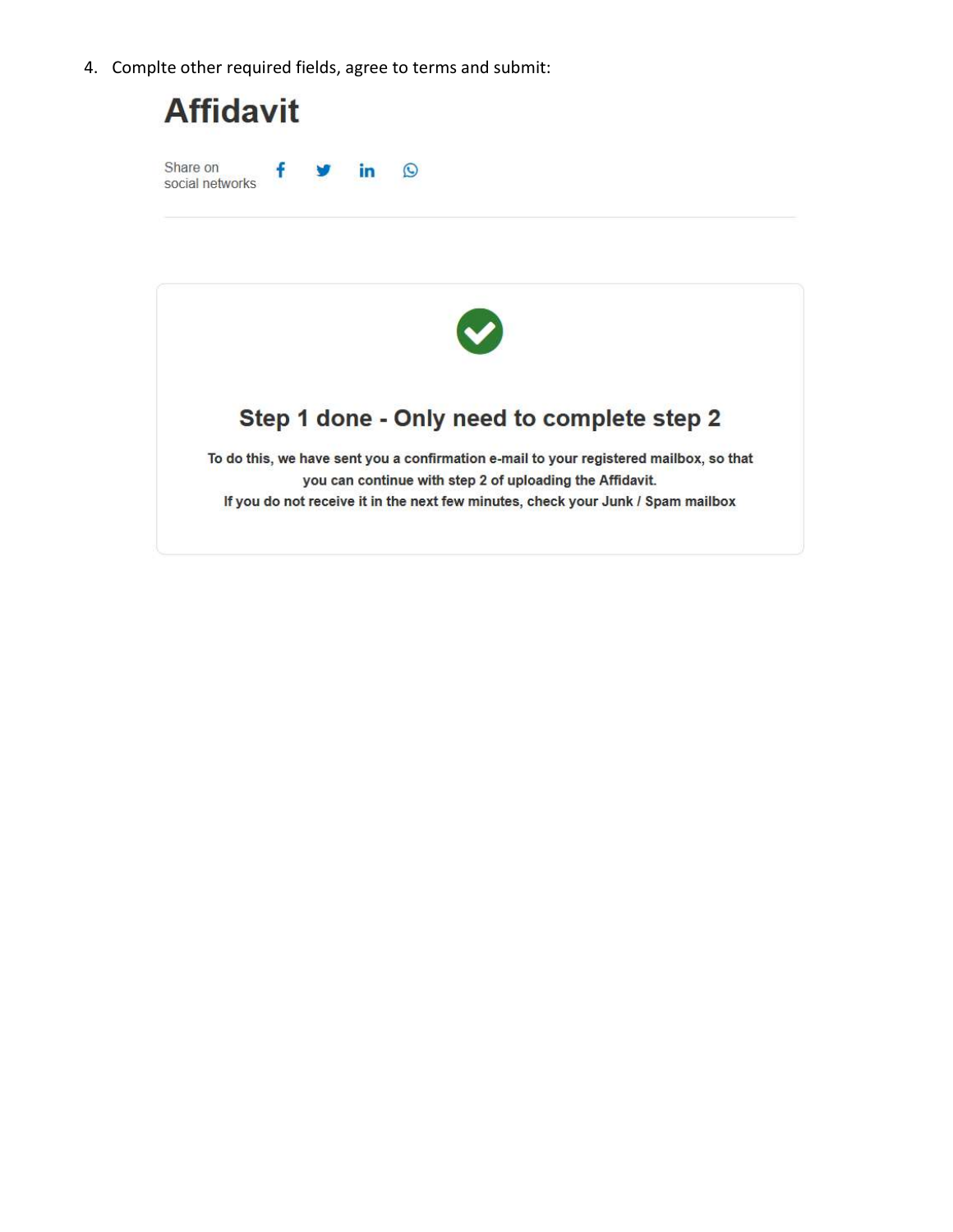5. You will receive an email notification in Spanish. If you don't see it check your spam folder.

| <b>Migraciones</b>                                                                                                                                                                 | PORTAL DE<br>NOTIFICACIONES |
|------------------------------------------------------------------------------------------------------------------------------------------------------------------------------------|-----------------------------|
| DDJJ electrónica para el ingreso /<br>egreso al Territorio Nacional                                                                                                                |                             |
| Nos comunicamos con Usted en relación a la presentación de<br>su DDJJ electrónica.                                                                                                 |                             |
| Datos precargados                                                                                                                                                                  |                             |
| Pais emisor del documento: ESTADOS UNIDOS DE AMERICA<br>Documento:<br>Fecha Emisión: 6-2<br>Género: MASCULINO<br>Mail:                                                             |                             |
| Para continuar con el paso 2 de la carga de la Declaración<br>Jurada, ingrese al siguiente link: Carga de DDJJ                                                                     |                             |
| Si usted ya completó la carga de la Declaración Jurada y desea<br>recibir nuevamente el mail, por favor ingrese al siguiente link:<br>Reenvío de DDJJ Vigentes                     |                             |
| Si usted ya completó la carga de la/s Declaración/es Jurada/s y<br>desea anularla/s para cargarla/s nuevamente, por favor ingrese al<br>siguiente link: Anulación de DDJJ Vigentes |                             |
| Saludos cordiales.                                                                                                                                                                 |                             |

6. Continue with step 2 by clicking on the Carga de DDJJ link in the email.

Para continuar con el paso 2 de la carga de la Declaración Jurada, ingrese al siguiente link: Carga de DDJJ

a. Other options included in the email: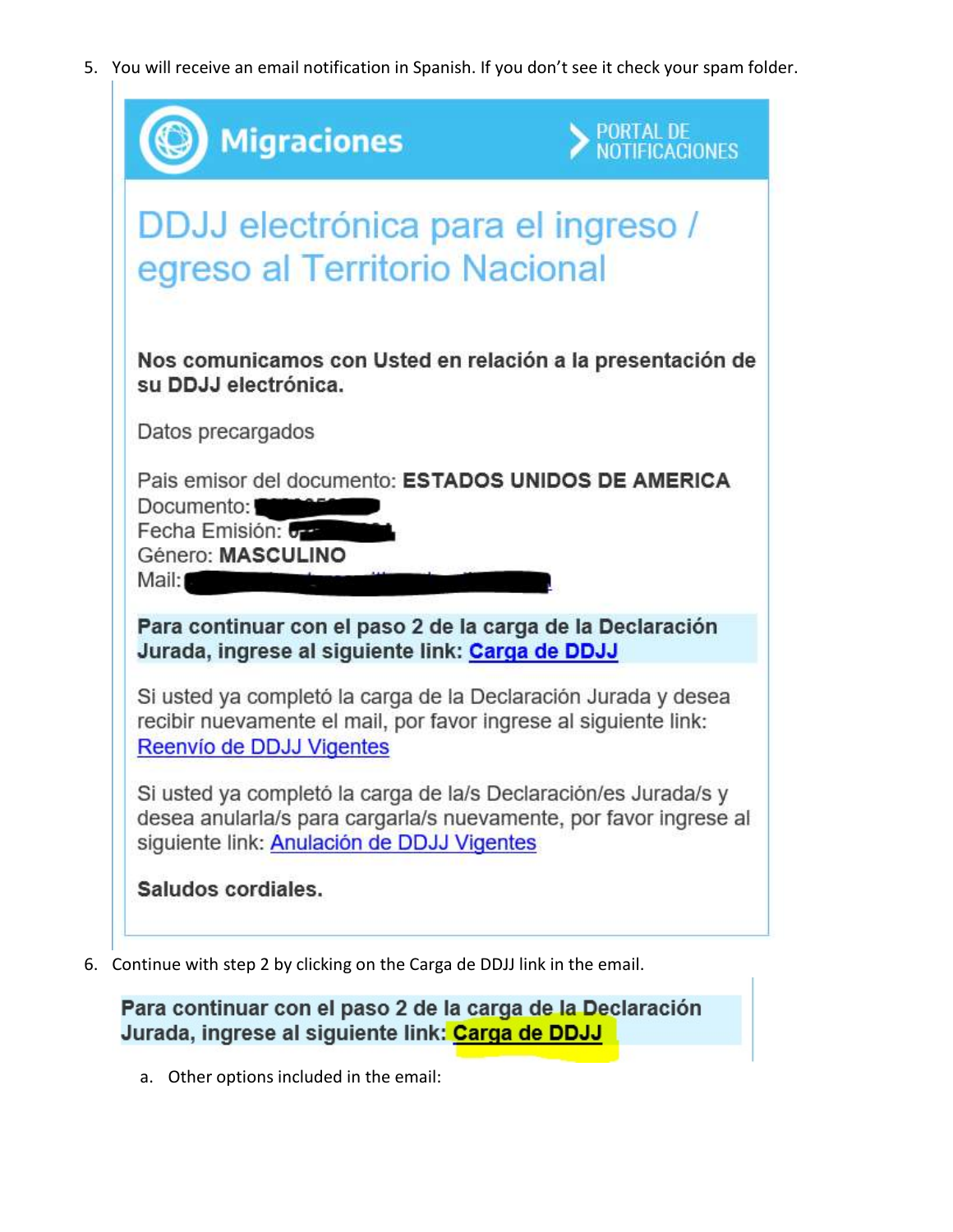i. If you have already completed the upload of the Affidavit and wish to receive the mail again, please enter the following link:

Si usted ya completó la carga de la Declaración Jurada y desea recibir nuevamente el mail, por favor ingrese al siguiente link: Reenvío de DDJJ Vigentes

ii. If you have already completed the upload of the Sworn Statement (s) and wish to cancel it (s) to upload it (s) again, please go to the following link:

Si usted ya completó la carga de la/s Declaración/es Jurada/s y desea anularla/s para cargarla/s nuevamente, por favor ingrese al siguiente link: Anulación de DDJJ Vigentes

7. Step 2 also has an english tranlation option:

| <b>Affidavit</b>                      |    |         |  |                              |  |
|---------------------------------------|----|---------|--|------------------------------|--|
| Share on<br>f<br>V<br>social networks | in | $\odot$ |  |                              |  |
| (*) Mandatory Information             |    |         |  | Language O Español O Español |  |
| Step 2 of 2                           |    |         |  |                              |  |

8. Complete Reason of Travel section:

| Crew member O Yes O No | Resides in Argentina O Yes O No |                          |  |
|------------------------|---------------------------------|--------------------------|--|
| Reason of travel (*)   |                                 | Time spent (*)           |  |
| <b>TOURISM</b>         | $\checkmark$                    | <b>LESS THAN 90 DAYS</b> |  |

9. Complete the Transport section indicating how you arrived in Argentina. Usually this will be by Air. Provide your flight arrival information. Dropdown selections are in spanish so United States = Estados Unidos De America.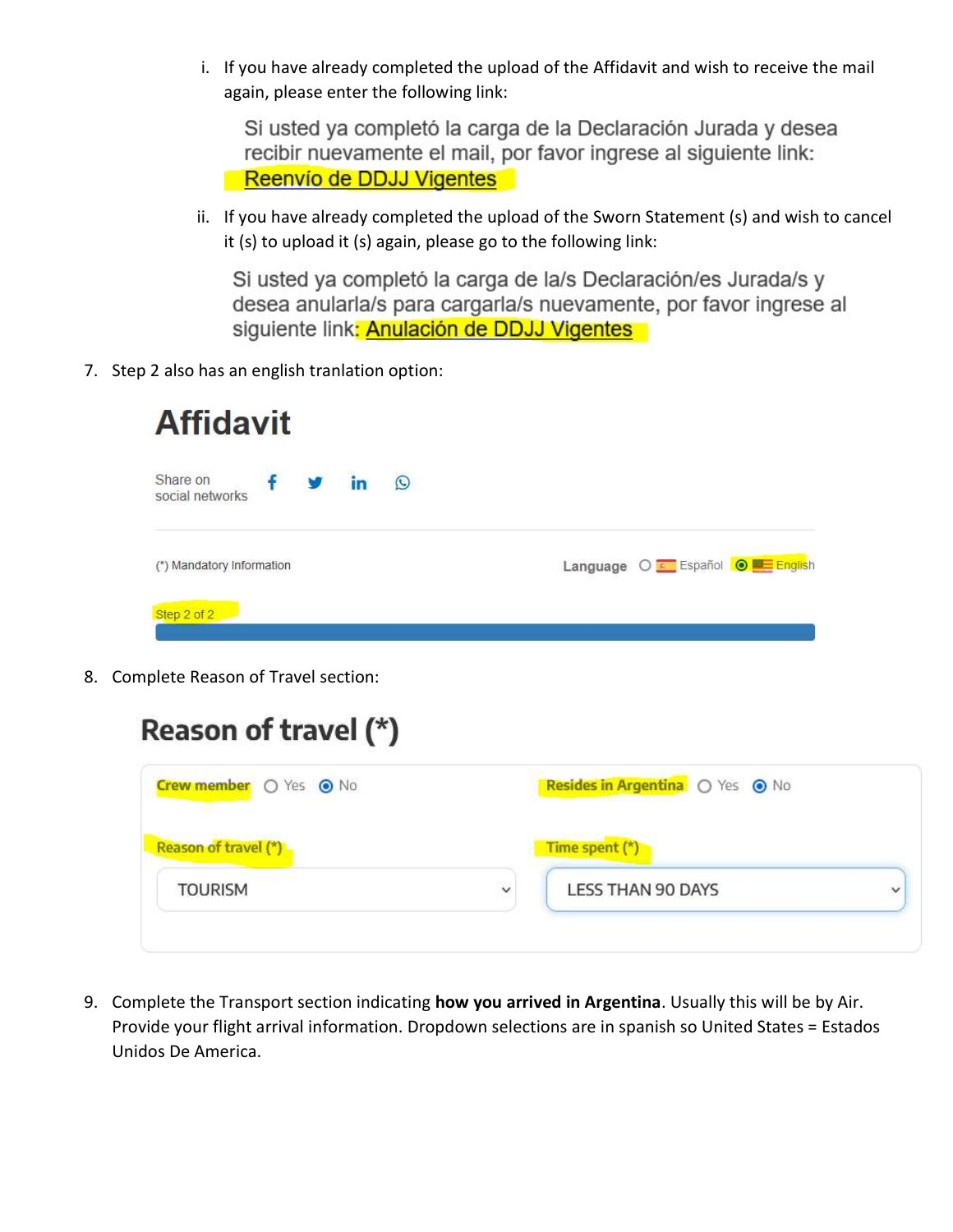# **Transport**

| What will be your means of transportation? (*) $\bullet$ Air $\circ$ Sea $\circ$ Land |
|---------------------------------------------------------------------------------------|
| Type of transport $(*)$ $\Theta$ Passengers or freight $\Theta$ Particular use        |
| Indicate point of Entry (*)                                                           |
| $\rightarrow$<br>v                                                                    |
| Airline (*)                                                                           |
| $-1$                                                                                  |
| Flight number (*)                                                                     |
|                                                                                       |
| Stopover 2                                                                            |
| $\sim$ $\sim$                                                                         |
|                                                                                       |
|                                                                                       |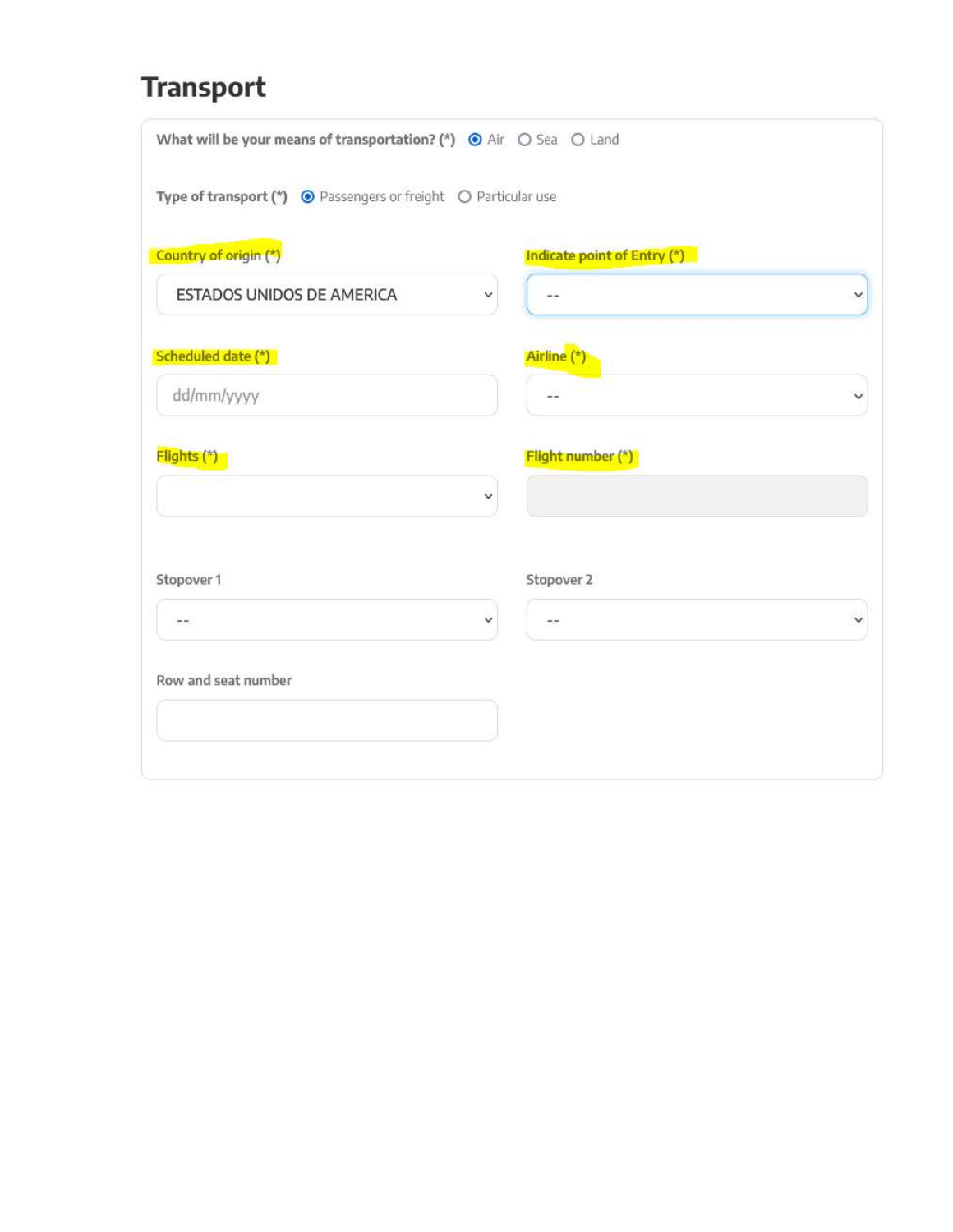10. Agree that you have completed the Covid 19 vaccination schedule. Enter the Vaccination information found on your proof of vaccination.

# **Vaccination scheme data**

Have you completed the SARS-CoV2 (COVID-19) vaccination schedule at least FOURTEEN (14) days before arriving the country?

O SÍ O No

By a complete vaccination scheme is understood those defined by the sanitary authorities of the country of vaccination.

Before the trip to Argentina is initiated, air, maritime and river transport operators of international passengers should, without exception, verify passengers have declared they are complying with every sanitary requirement.

Passengers who arrive to Argentina, once in the territory and during fourteen (14) days after arrival, must carry every document that proves being in compliance with the sanitary requirements demanded for and when entering the country.

In the same way, a vaccination squeme as a proof document can be demanded by national, provincial or municipal authorities according to the jurisdiction declared in arrival.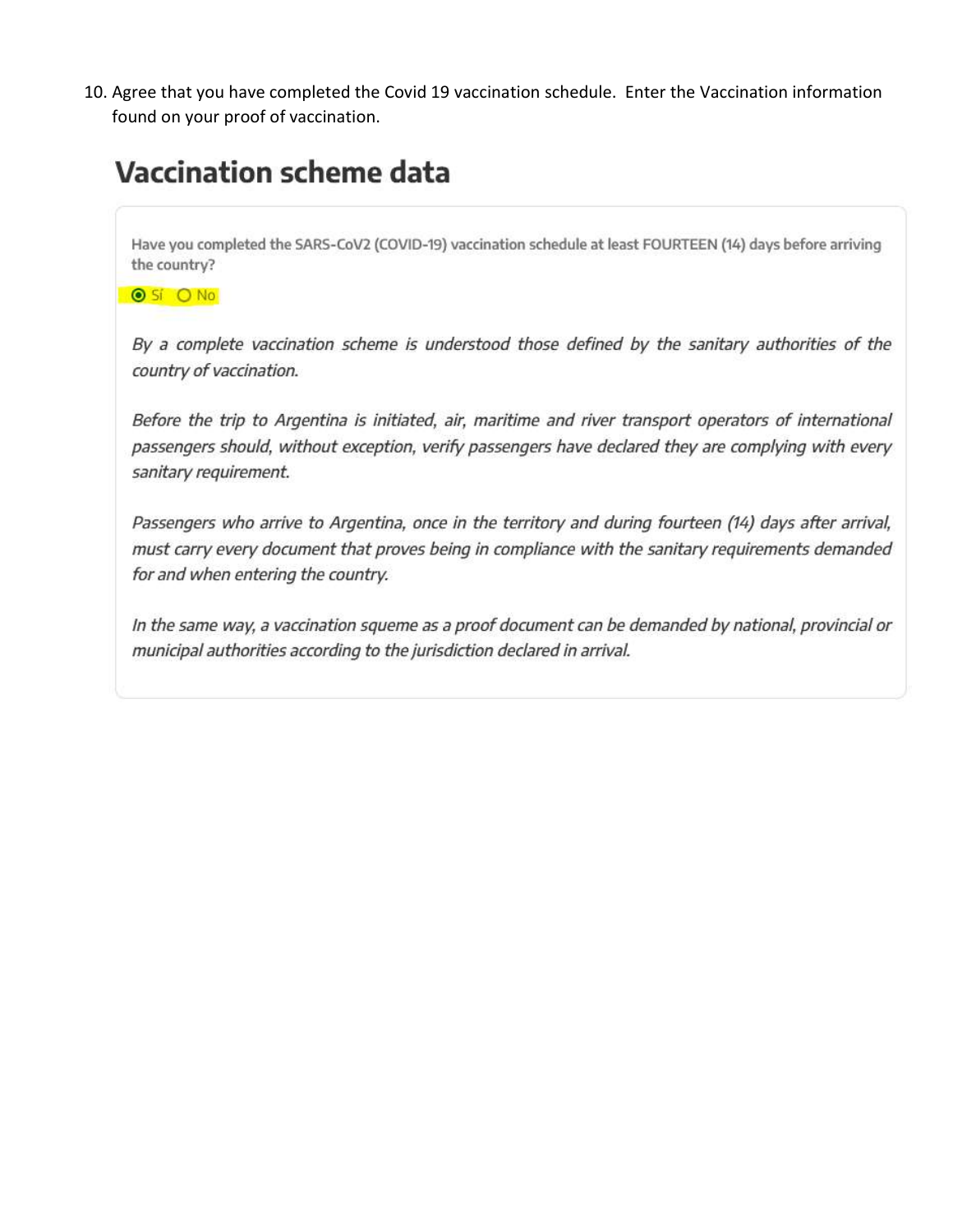- 11. Address of stay for the next days. If you are departing on an Antarctic cruise from Ushuaia this information will be provided by your cruise operator. In general it may be as follows:
	- a. Province = Tierra del Fuego
	- b. City = Ushuaia
	- c. Street = Onboard Ship Name Port of Ushuaia Avenida Maipu
	- d. Number = 510
	- e. Zip Code = 9410

## Address of stay for the next days

The terms may be defined by each destination jurisdiction

| Province (*)  | $City (*)$                            |        |
|---------------|---------------------------------------|--------|
| $\sim$ $\sim$ | v<br>$\sim$ $\sim$                    | $\vee$ |
| Street (*)    | <b>American Comment</b><br>Number (*) |        |
| Floor         | Department                            |        |
| ZIP code (*)  |                                       |        |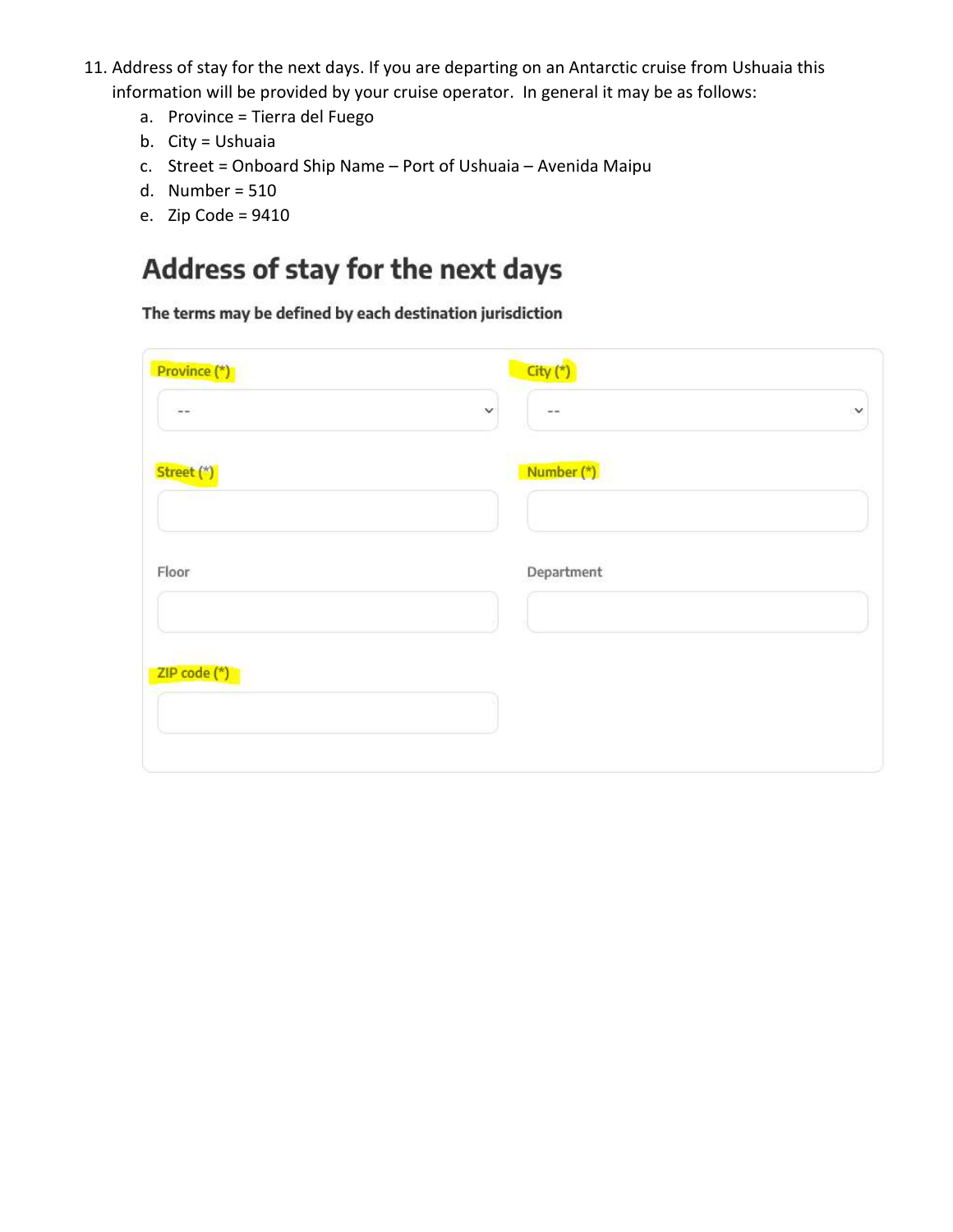12. Enter your Passenger information. Estadounidesne = American

# Passenger

| <b>Travel Document Issuing Country (*)</b> |                   | Passport or ID (*)                                          |
|--------------------------------------------|-------------------|-------------------------------------------------------------|
| ESTADOS UNIDOS DE AMERICA                  | $\checkmark$      | 1234567890                                                  |
| Gender (*)                                 |                   | Passport or ID issuance date (*)                            |
| MALE                                       | v                 | 12/12/2017                                                  |
| Nationality (*)                            | Document type (*) | Birthdate (*)                                               |
| <b>ESTADOUNIDENSE</b><br>v                 | $ -$              | dd/mm/yyyy<br>$\checkmark$                                  |
| Last name (*)                              |                   | Name (*)                                                    |
|                                            |                   |                                                             |
| Email                                      |                   | Mobile phone number (*)<br>$\blacksquare$ +1 = 201-555-0123 |
|                                            |                   |                                                             |